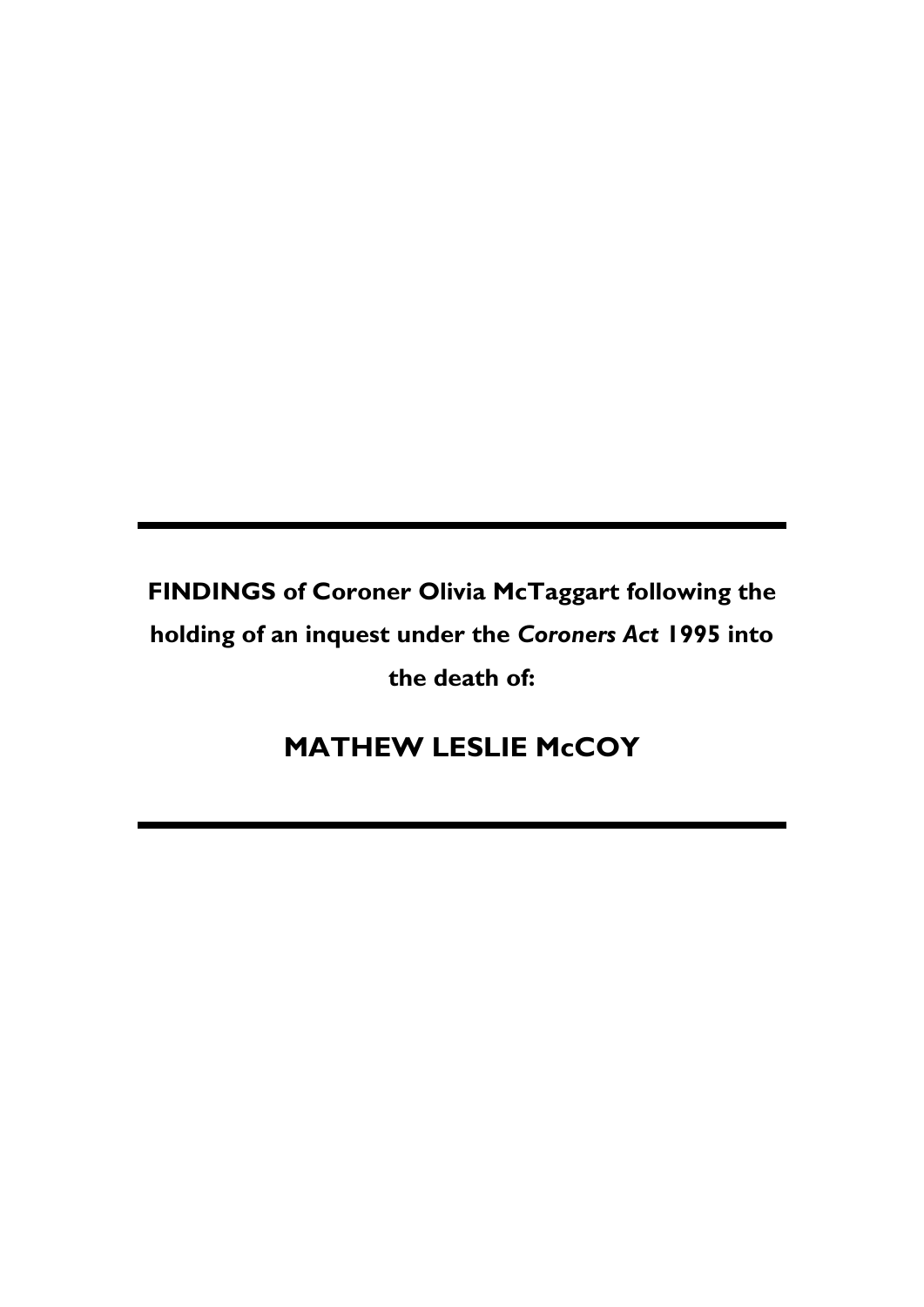## **Contents**

| Comment upon Mr McCoy's care, supervision and treatment pursuant to section |  |
|-----------------------------------------------------------------------------|--|
| Formal findings required by section 28(1) of the Coroners Act 1995  9       |  |
|                                                                             |  |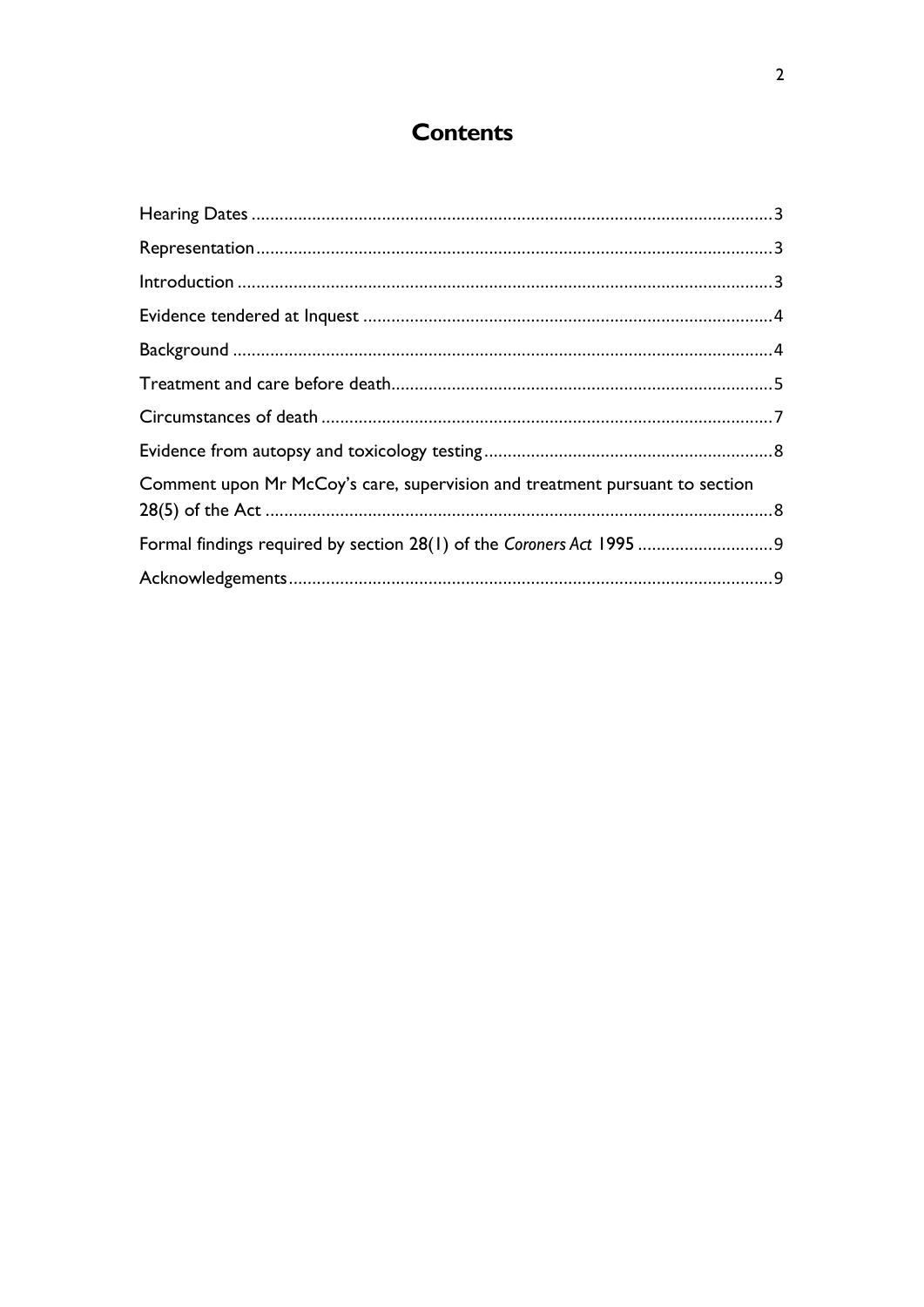### **Record of Investigation into Death (With Inquest)**

*Coroners Act* 1995 *Coroners Rules* 2006 *Rule* 11

I, Olivia McTaggart, Coroner, having investigated the death of Mathew Leslie McCoy, with an inquest held at Hobart in Tasmania, make the following findings:

#### <span id="page-2-0"></span>**Hearing Dates**

3 December 2021

#### <span id="page-2-1"></span>**Representation**

Assisting the Coroner: Sergeant D Orr

#### <span id="page-2-2"></span>**Introduction**

- 1. Mathew Leslie McCoy, aged 27 years, died on 30 December 2018.
- 2. At the time of his death, Mr McCoy was the subject of a Treatment Order under the *Mental Health Act* 2013 as a result of suffering schizophrenia. The Treatment Order was made on 23 October 2018 and was due to expire 22 April 2019. The order authorised that Mr McCoy was liable to be admitted and, if necessary, detained in an approved facility for the purpose of receiving treatment; to take prescribed medication; to submit to standard regular medical review, urine and/or blood tests as directed; and attend appointments (including home visits) from Adult Community Mental Health Services staff and his case manager.
- 3. Section 24(1)(b) of the *Coroners Act* 1995 (the Act) makes an inquest mandatory where a deceased person is a 'person held in care.' A person who is 'held in care' is defined as a "person detained or liable to be detained in an approved hospital within the meaning of the *Mental Health Act* 2013." At the time of his death, the Treatment Order authorised Mr McCoy's admission and detention within an approved facility for the purpose of treatment. At the time of his death, there had not been an actual decision made to detain him in an approved hospital and he was being monitored and treated whilst living at home.
- 4. Whether there is a requirement to hold a mandatory inquest in cases where a deceased person is living in the community but purportedly complying with the terms of a Treatment Order, is not without difficulty and presents as a matter for future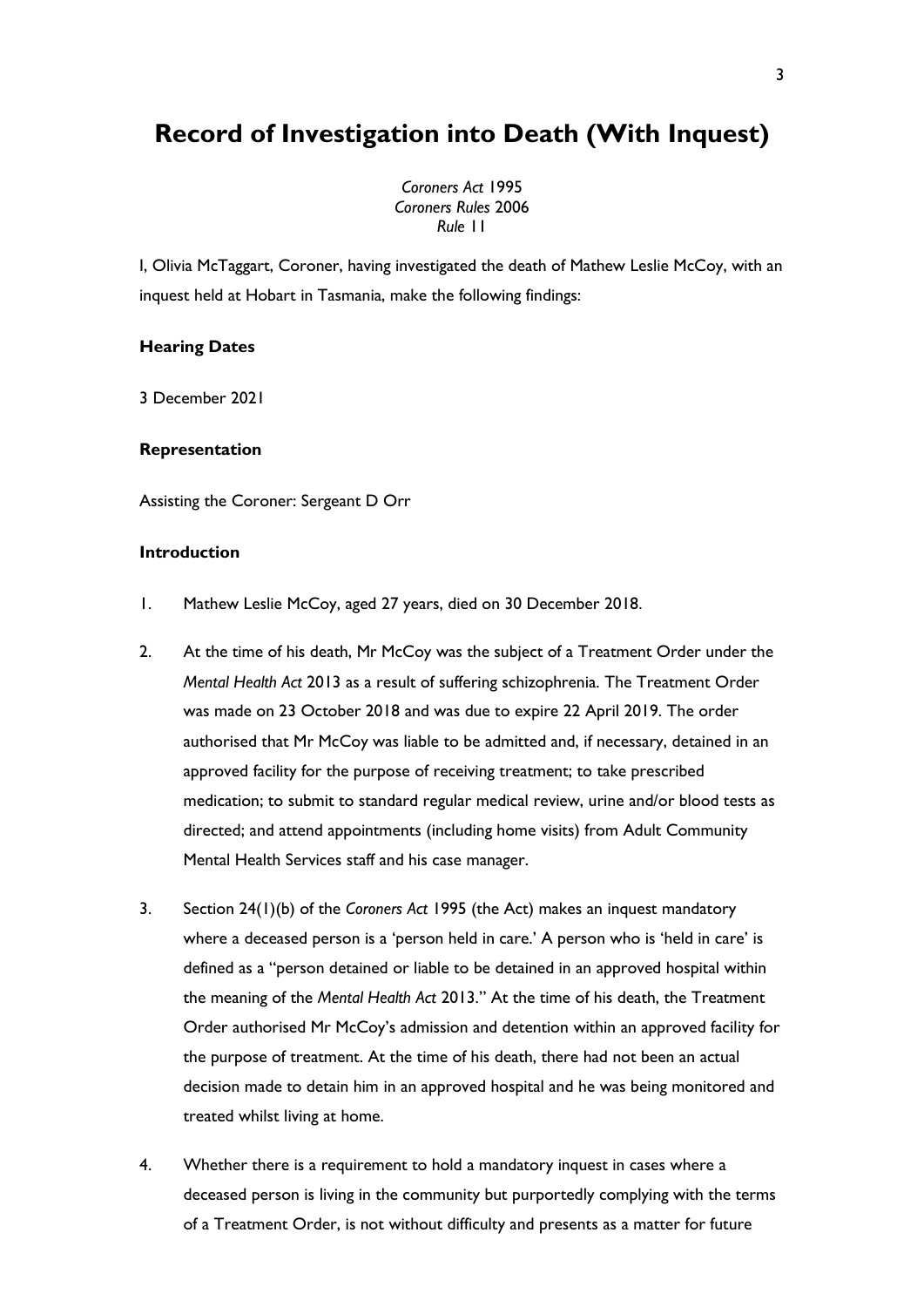consideration. I have determined that, in this case, it was appropriate to proceed on the basis that Mr McCoy was liable to be detained in an approved facility and therefore was a 'person held in care.'

#### <span id="page-3-0"></span>**Evidence tendered at Inquest**

- 5. I have had regard to evidence obtained in the investigation into the death of Mr McCoy. The evidence comprises the following.
	- Police Report of Death;
	- Affidavits confirming life extinct and identification;
	- Post-mortem report of Dr Donald Ritchey, State Forensic Pathologist;
	- Toxicology report of Mr Neil McLachlan-Troup, forensic scientist;
	- Review of Mr McCoy's treatment by Dr Anthony Bell, coronial medical consultant;
	- Affidavit of Constable Toby Skeels, investigating officer;
	- Affidavit (with photographs) of Constable Matthew Streat, forensic services officer;
	- Affidavit of the President of the Mental Health Tribunal;
	- Current Treatment Order;
	- Affidavit of Jacquelynn Doble, mother of Mr McCoy;
	- Affidavit of Stephen Harwood, Valern Hotel manager;
	- Affidavit of Jayson Reeve, cleaner at the Valern Hotel who found Mr McCoy deceased;
	- Interim Administration Order Guardianship and Administration Board;
	- Phone records;
	- Medical records and reports; and
	- Photographic and video evidence.

#### <span id="page-3-1"></span>**Background**

6. Mathew Leslie McCoy was born on 12 March 1991 and was 27 years of age at the time of his death. Mr McCoy lived alone in a unit in Glenorchy. He was not married and did not have any children. He is the youngest child of Ms Jacquelynn Doble.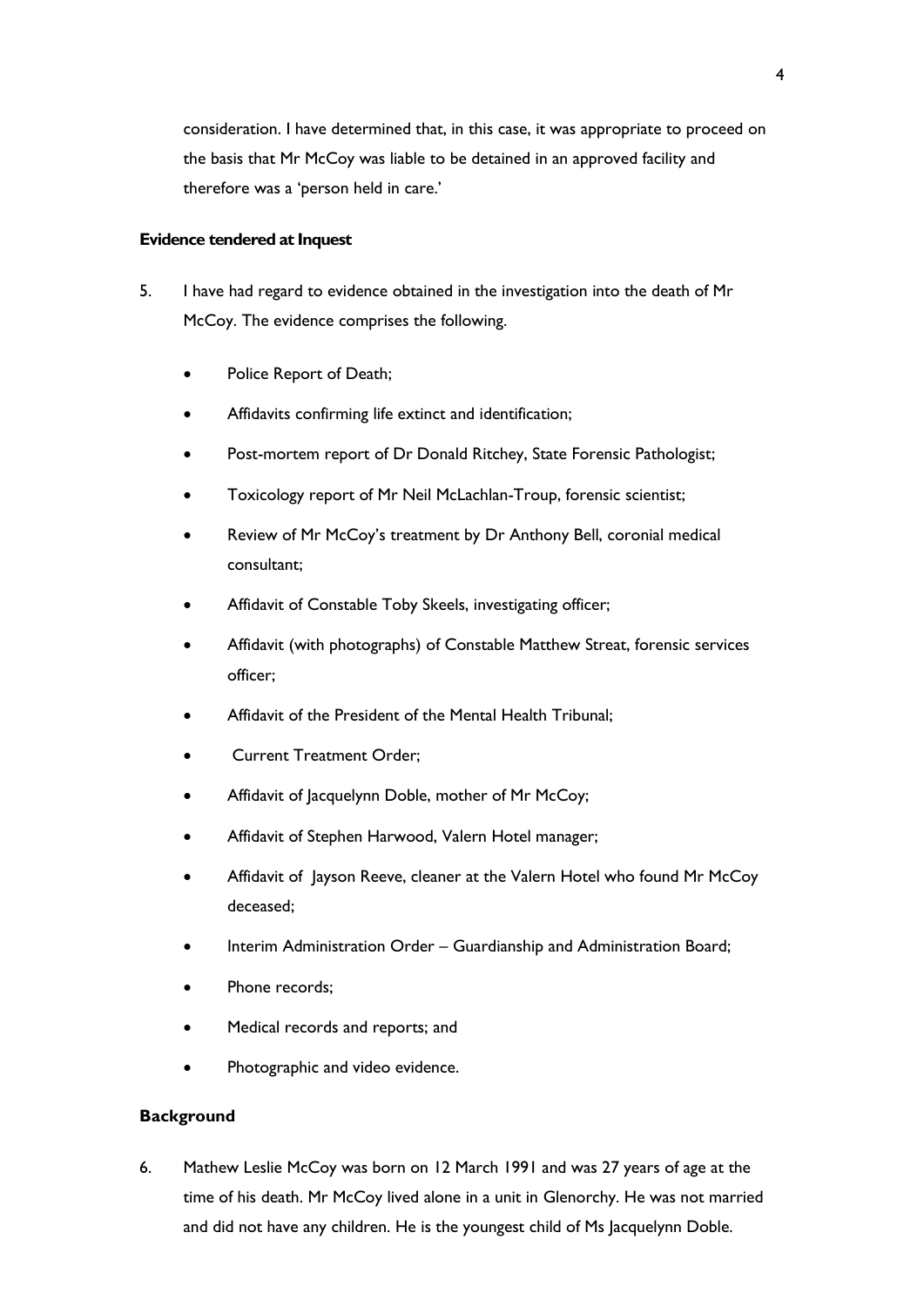- 7. He suffered from schizophrenia from his early teenage years up to his death. Ms Doble, his mother considered that his use of cannabis at that time contributed to the severity of his illness. Further, Ms Doble believed that he was significantly affected by the death of his brother who died by suicide when Mr McCoy was sixteen years of age. She said that, before he became ill, her son was an active and hard-working person.
- 8. Mr McCoy was hospitalised several times in his early twenties as he sought treatment for his condition.
- 9. In her affidavit for the investigation, Ms Doble described the difficulties she experienced in caring for her son and the progress of his illness. She said that she would see him responding to voices which were in his head and, whilst in such a delusional state, would often become aggressive and violent. She said that she previously had Mr McCoy living with her but as his violent behaviour increased she was unable to have him living at home. She described episodes of Mr McCoy punching holes in walls and windows and exhibiting violence towards their pet dog in response to delusional ideas. She said that he did not ever speak of harming himself. She described her son's periods of hospitalisation, which assisted his condition, although when he was not in hospital he was inconsistent in taking his medication. She noticed that his delusions would dissipate when he took his medication as prescribed.
- 10. Ms Doble described Mr McCoy's deterioration in his mental health before his death. She said that he was not capable of properly looking after himself. He became forgetful, his unit was filthy and he often had no food in the fridge. He was unable to work and was in receipt of a disability support pension. He still had uncontrollable outbursts. Ms Doble would check on him regularly, particularly as he was isolated and did not have friends. She said that, several weeks before his death, she saw him experience an episode of seizures, after which he asked Ms Doble to remember his name and to remember *him*. This caused her to wonder if he could feel that his health was failing as it was strange behaviour, even for him.

#### <span id="page-4-0"></span>**Treatment and care before death**

- 11. Mr McCoy was on a Treatment Order under the *Mental Health Act* 2013 to manage his severe mental health issues. He was also subject to an Administration Order by the Guardianship and Administration Tribunal for management of his finances.
- 12. On 9 October 2018, a community mental health nurse attended Mr McCoy's home and noted that he was not taking his antipsychotic medication, clozapine, as he should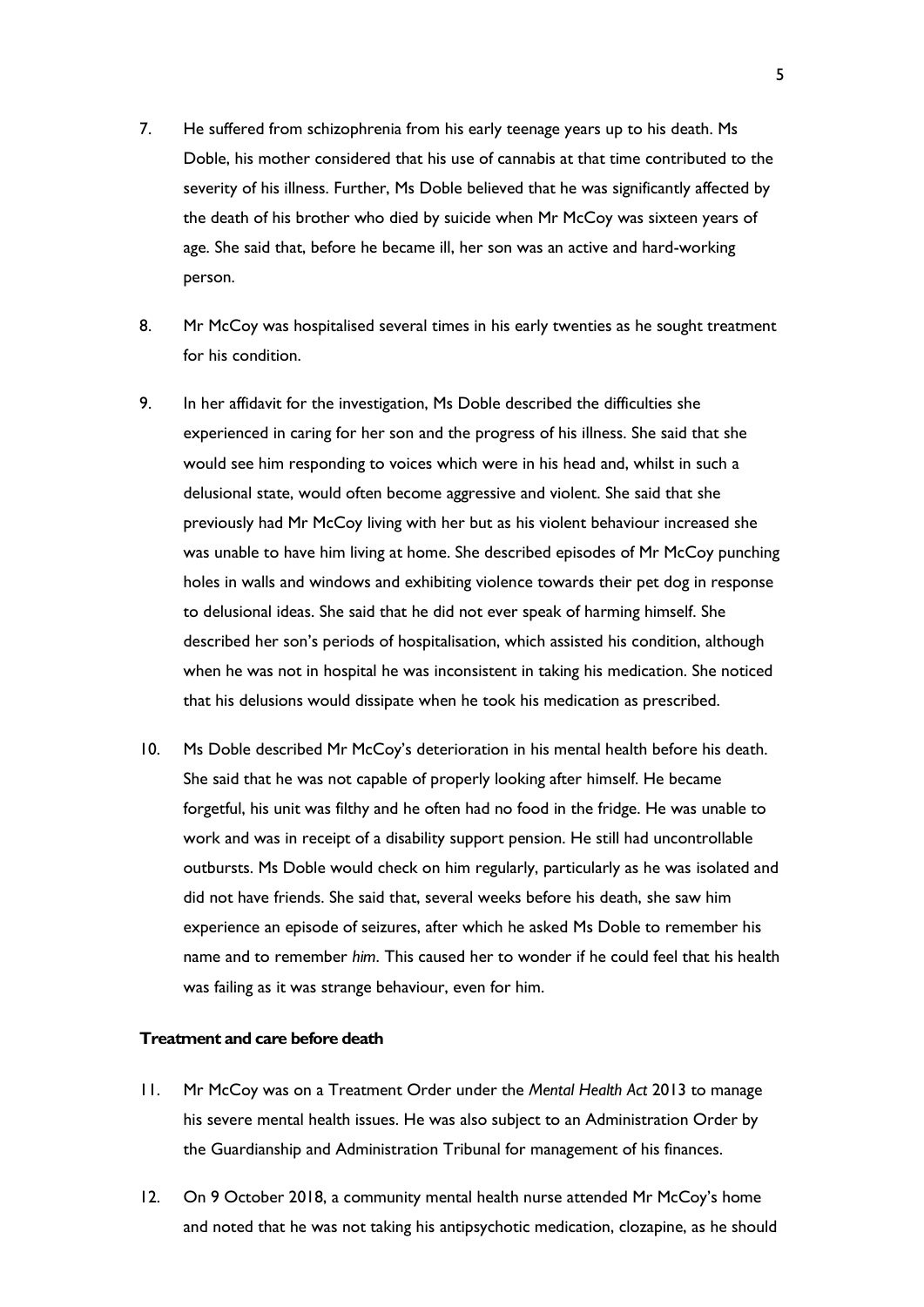have been. The evidence in the coronial investigation indicates that he had not taken his prescription medication at all or as prescribed for some months before his death.

- 13. On 17 October 2018, Mr McCoy was taken by police to the Royal Hobart Hospital for assessment. Neighbours had notified police with concerns regarding his behaviour and there was concern about his non-compliance with medication. Upon admission, he also tested positive for THC (cannabis).
- 14. Mr McCoy was an inpatient for 16 days. Whilst in hospital, he was provided with a safe and supportive environment and was regularly administered clozapine, paliperidone (by depot injection), and olanzapine to treat his illness. He was discharged home on 2 November 2018, subject to the Treatment Order, with prescriptions for his medication and arrangements for monitoring and treating him, and transporting him to necessary appointments.
- 15. By 19 November 2018 it was apparent that Mr McCoy was avoiding contact with his mental health professionals, was missing appointments, and refusing treatment. It was recorded by his reviewing psychiatrist on that date that he was in breach of the Treatment Order and would need to be taken back to the Department of Psychiatry at the Royal Hobart Hospital for admission. Arrangements for this to occur were commenced. However, over the next several days, Mr McCoy told health professionals visiting him at home that he would agree to have his bloods taken as required and to have his depot antipsychotic medication administered. Mr McCoy did attend for administration of his depot medication but his treating health professionals continued to have concerns regarding his condition and reluctance to be treated. At a Multidisciplinary Team Clinical Review on 27 November 2018, his treating team expressed the view that his risks would not be mitigated by a further hospital admission and they would await his psychiatrist's review. In late November, Mr McCoy improved his level of engagement and compliance with depot injections and blood-taking. His psychiatrist assessed him on 14 December as having an improved mental state, being much less paranoid and suspicious. After this review, Mr McCoy continued to comply with his requirement for weekly blood tests and transportation to his depot injections.
- 16. On 28 December 2018, Mr McCoy was transported by a clinical nurse consultant to the clozapine clinic where his medications were administered. He also underwent his routine blood test. On that day he presented as pleasant, easily engaged and with minimal irritability. On one occasion during the day he was observed to be talking to himself and laughing, apparently responding to internal stimuli. A plan was made for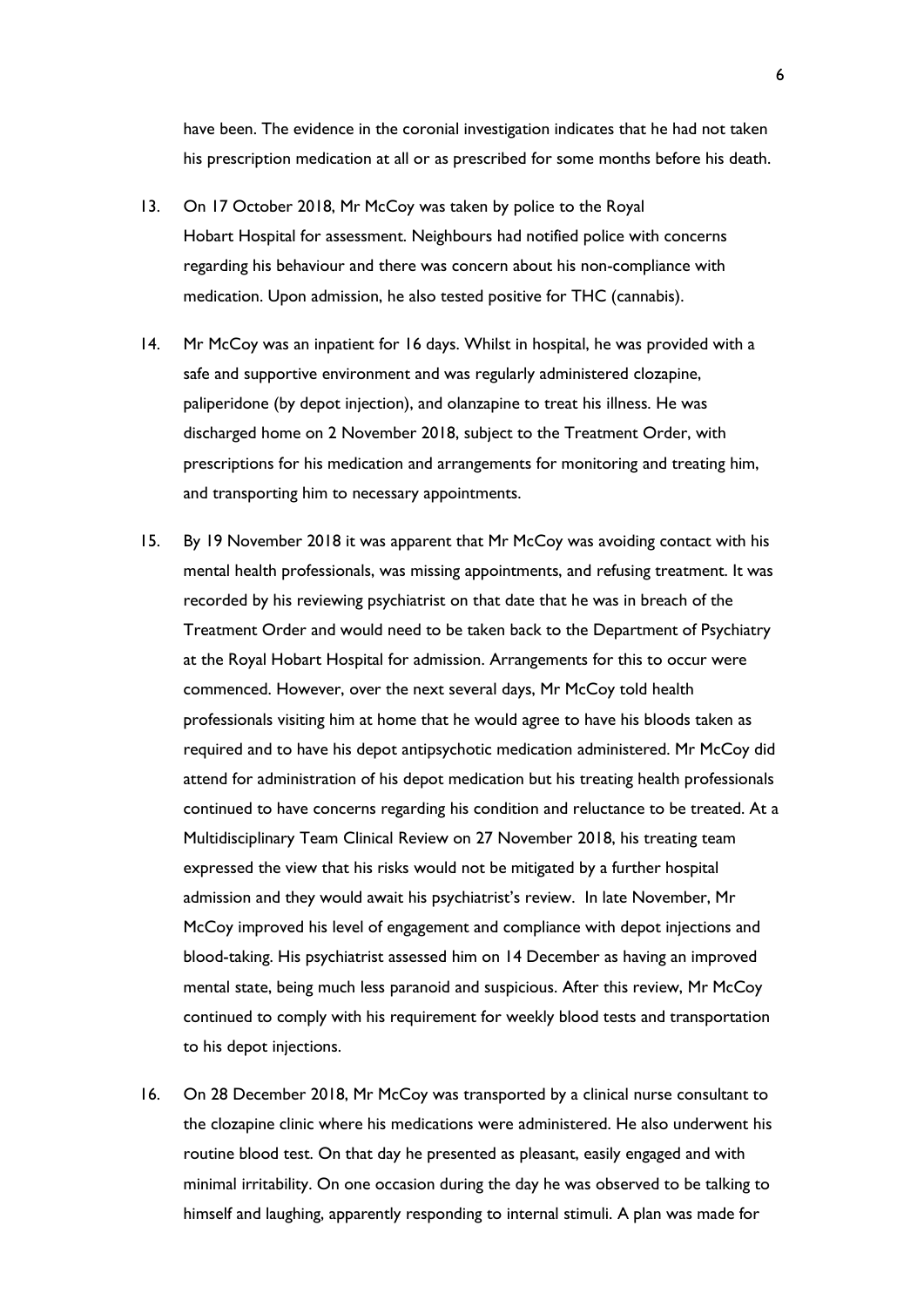Mr McCoy to have his bloods taken on 2 January 2019 and medications administered at the clozapine clinic on 3 January 2019.

17. The evidence does not allow me to determine Mr McCoy's movements between 28 December and early in the morning of 30 December 2018 when he was seen alive just before his death in the surrounds of the Valern Hotel.

#### <span id="page-6-0"></span>**Circumstances of death**

- 18. On 30 December 2018 Mr Jayson Reeve arrived at the Valern Hotel at 5.40am to begin his work day as a cleaner at the hotel. Upon arriving, he discovered a male person lying on his back in the carpark of the hotel. He was unresponsive and appeared to be deceased. Mr Reeve notified police and officers attended a short time later.
- 19. The attending officers observed the deceased male laying at an awkward angle with some fluid dried around his head area. There was a phone next to him, but no other property or forms of identification. The police were able to identify the man as Mr Mathew McCoy by using the phone. Mr McCoy was later formally identified by his mother at the Royal Hobart Hospital. A thorough coronial investigation into Mr McCoy's death followed.
- 20. Mr Stephen Harwood, manager of the Valern Hotel, stated in his affidavit for the investigation that he saw Mr McCoy at 3.00am when he was leaving work. He observed Mr McCoy sitting against a wall, then getting up and walking towards Station Street. There was no indication that Mr McCoy was unwell or having any difficulty at that stage.
- 21. A review of CCTV footage from the Valern Hotel revealed Mr McCoy's action prior to his death. He was filmed in the carpark walking around and appearing to collect items from the ground. He is then seen to sit down and subsequently to lay down. He is seen to remain lying in that position until he is found by Mr Reeve. He does not appear to be in distress. I note that Mr McCoy lived one kilometre away from the hotel, within easy walking distance.
- 22. At the scene police identified no signs of violence to the body of Mr McCoy or anything to indicate that another person was involved in his death.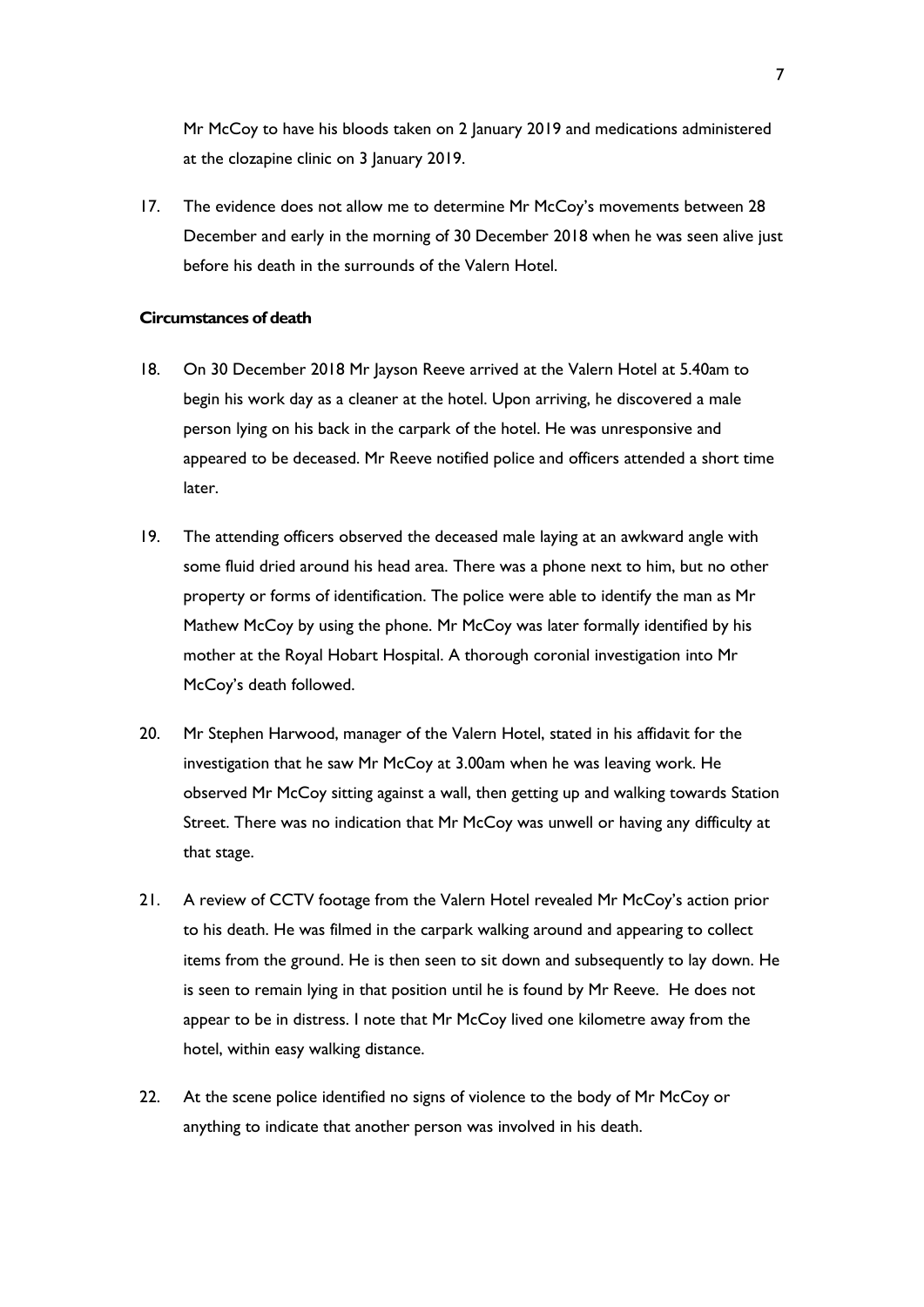#### <span id="page-7-0"></span>**Evidence from autopsy and toxicology testing**

- 23. Experienced forensic pathologist, Dr Donald Ritchey, performed an autopsy upon Mr McCoy. At autopsy, Dr Ritchey was unable to detect any anatomical cause of death. Mr McCoy did not have any significant cardiac disease or pulmonary embolism (blood clot) that would account for his sudden death. There was no sign of injuries to suggest any violence had occurred to Mr McCoy that would account for death.
- 24. Toxicological analysis of samples taken from Mr McCoy indicate that he had significant blood alcohol level (0.095 g/100mL) and therapeutic levels of his prescribed medication (clozapine, risperidone, and olanzapine) in his system. However, these substances, either alone or in combination, would not account for death. Although Dr Ritchey was unable to positively determine the cause of death, he indicated that the most likely cause was cardiac arrhythmia in the setting of schizophrenia and antipsychotic medications interacting with alcohol.
- 25. Dr Ritchey stated that a less likely possibility to account for death is that Mr McCoy had ingested an illicit drug that could not be identified by routine testing at Forensic Science Service Tasmania. At inquest, Ms Doble told the court that she had not known Mr McCoy to use illicit drugs (apart from cannabis) and she believed it was unlikely that any other substance was present in his system at the time of his death.
- 26. I agree that it is much more likely that Mr McCoy suffered a cardiac arrhythmia than toxicity caused by an unidentified drug. Nevertheless, I cannot rule out the latter as a possible cause of death. I am satisfied that there are no suspicious circumstances associated with his death, that he did not die due to trauma, and that he did not die as a result of suicide.

### <span id="page-7-1"></span>**Comment upon Mr McCoy's care, supervision and treatment pursuant to section 28(5) of the Act**

- 27. Dr Anthony Bell, coronial medical consultant, reviewed Mr McCoy's treatment and care as part of the coronial investigation. In his report, he commented that Mr McCoy had appropriate follow-up appointments for patients taking clozapine, including regular electrocardiograms (ECG) and echocardiograms. I accept the opinion of Dr Bell in this regard.
- 28. The medical records also indicate that Mr McCoy was monitored appropriately in the community while he was subject to the Treatment Order. He was visited at home on a regular basis by his case manager and others and encouraged to comply with all